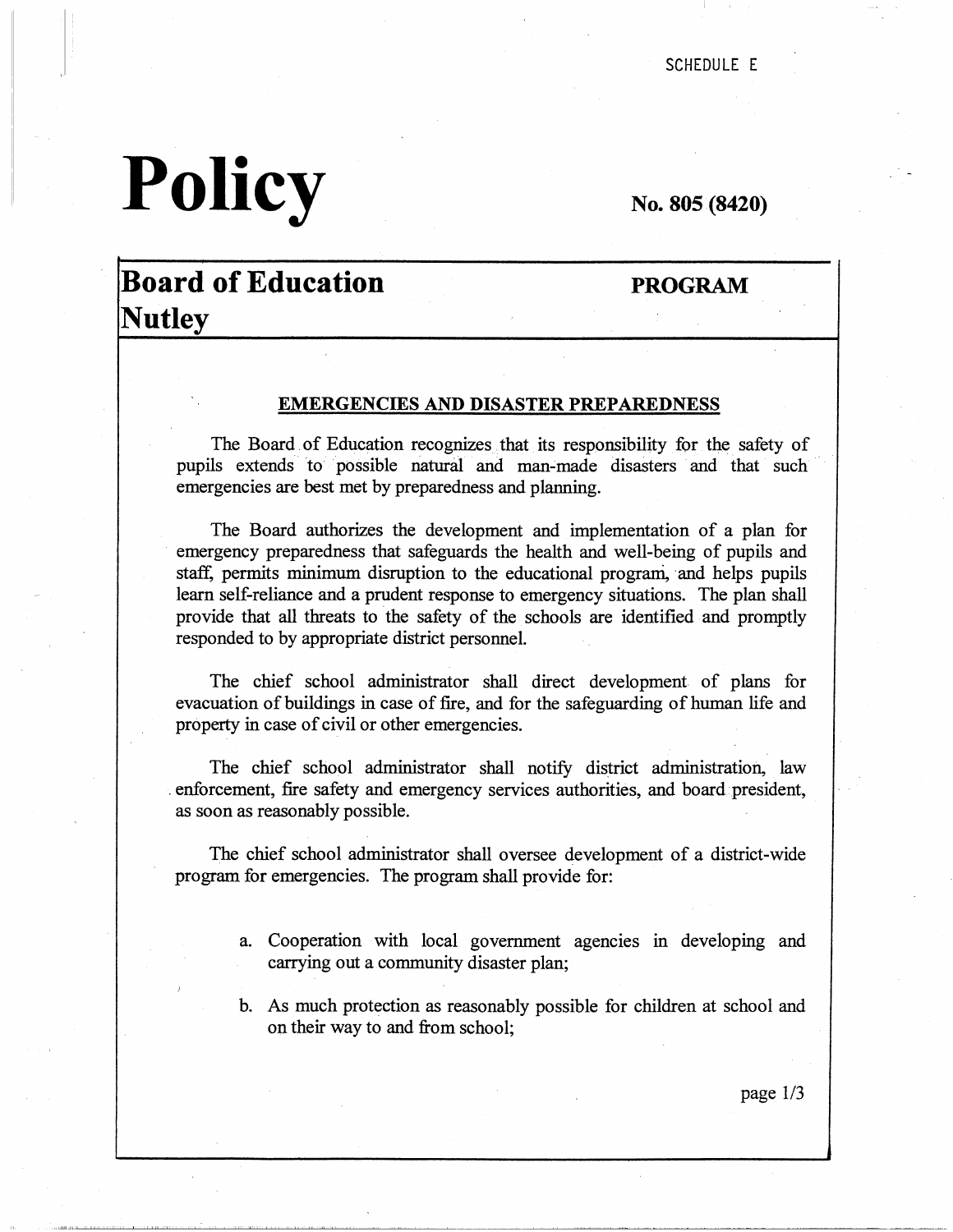i  $\ddot{\phantom{a}}$ 

#### **BOARD OF EDUCATION NUTLEY PROGRAM**

- c. Training in individual self-protection and survival techniques for pupils and staff;
- d. Necessary training and instruction for pupil and staff so that the school emergency plan may be carried out with the greatest possible speed and safety;
- e. The conduct of bus evacuation drills in accordance with rules of the State Board of Education;
- £ Procedures for the safe dispersal of pupils from school property and, if necessary, a plan for the sequestration of pupils in a safe place other than the school in which they are enrolled;
- g. The design of a communications system to alert the school community when necessary and to notify parents of the evacuation of pupils, and said communication system may include the use of telephones, electronic mail, or other paging devices;
- h. The appointment of a crisis response team; and
- 1. The continuing evaluation of the effectiveness of emergency planning in preparing the schools to cope with disaster:

At the discretion of the Superintendent, all time lost from the instructional program for the evacuation of school or the conduct of procedures necessitated by a threat to the safety of the school may be made up during the same school day.

#### **Fire Drills**

Fire drills shall be held at least twice each month for all pupils. The chief school administrator may order a modification of the fire drills so that they may take the form of indoor drills or of rapid dismissals with outdoor clothing when low temperatures prevail.

A written statement of procedures and instructions for fire drills shall be formulated by the chief school administrator and disseminated to all staff.

Instruction in fire prevention shall be given and emphasized in appropriate courses in the curriculum of the school.

--·--·---·~~--~·--------------------

page 2/3